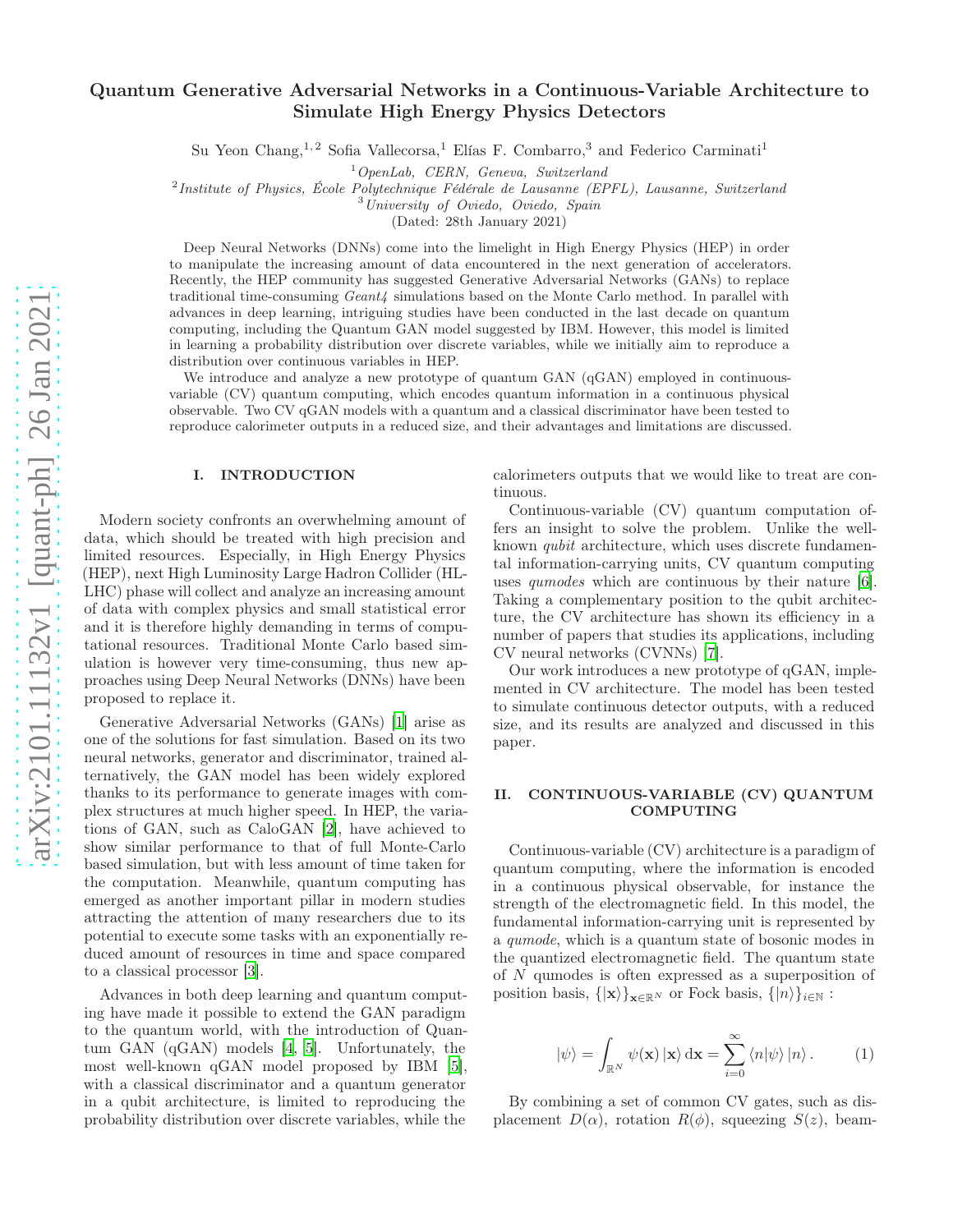<span id="page-1-0"></span>

FIG. 1: Structure of a CV neural network layer. [\[7\]](#page-3-6)

splitters  $BS(\theta, \phi)$ , etc, it is possible to build CV Neural Networks (CVNN), parameterized quantum circuits which perform exactly the same mathematical transformation as a fully connected layer.

Consider that a N-dimensional vector x is represented by an eigenstate  $|\mathbf{x}\rangle$  of the position operator  $\hat{x}$  with  $|\mathbf{x}\rangle =$  $\bigotimes_{i=1}^{N} |x_i\rangle = D(\mathbf{x}) |0\rangle^{\otimes N}$  where  $|0\rangle$  is the vacuum state.

Then, the sequence of CV gates shown on FIG. [1](#page-1-0) performs the following transformation  $\mathcal L$  which is equivalent to a single classical fully connected layer

$$
\mathcal{L} | \mathbf{x} \rangle = \Phi \circ \mathcal{D} \circ \mathcal{U}_2 \circ \mathcal{S} \circ \mathcal{U}_1 | \mathbf{x} \rangle \propto \left| \phi(W\mathbf{x} + \mathbf{b}) \right\rangle, \quad (2)
$$

where  $U$  is an interferometer [\[8\]](#page-3-7), W the weight matrix, **b** the bias and  $\Phi$  the non-linear activation function. More detailed explanations on CVNN can be found in Ref.[\[7\]](#page-3-6)

## III. CV QGAN

This section proposes two different prototypes of continuous-variable Quantum GAN (CV qGAN) models: one with both quantum generator and discriminator (Fully quantum model), and the second with quantum generator and classical discriminator (Hybrid model). FIG. [2](#page-1-1) summarizes the structure of the two models.

In both cases, N qumodes quantum generators are initialized with the first qumode displaced by a random noise  $z \in \mathcal{N}(0, 1)$ , while keeping all the other qumodes to be vacuum :

$$
|initial\rangle = |z\rangle \otimes |0\rangle^{\otimes N-1} = D(z) |0\rangle \otimes |0\rangle^{\otimes N-1}.
$$
 (3)

It then applies CVNN layers shown on FIG. [1](#page-1-0) to the initial state to transform it into the targeted state. The difference between the two prototypes comes from the measurement at the end of the generator. In fully quantum case, the quantum generator is directly connected to the quantum discriminator, without any measurement between them. The expectation value of the position operator at qumode N,  $\langle x \rangle$  is measured at the end of the discriminator while discarding all the other qumodes. Another classical sigmoid function is then applied to return a predicted label,  $\ell \in [0, 1]$ , indicating the authenticity of the sample.

On the other hand, the hybrid model constructs a fake image by measuring the position expectation values at all N qumodes,  $\langle x \rangle$ , at the end of the generator. This fake image is passed to the classical discriminator, to return a prediction used to update the generator parameters.

This CV qGAN has been tested only for three qumodes, i.e.,  $n = 3$ , due to the limitation in simulation computing time and memory. The original calorimeter outputs of size  $25 \times 25$  are averaged over the longitudinal direction, and then binned into 3 pixels, as shown on FIG. [4a.](#page-2-0)

The model is implemented in Strawberryfields [\[9,](#page-3-8) [10](#page-3-9)] for CV quantum computing and Pennylane [\[11,](#page-3-10) [12\]](#page-3-11) for automatic quantum gradient descent.

<span id="page-1-1"></span>

FIG. 2: Schematic diagrams of continuous-variable quantum GAN models, manipulating classical data embedded in quantum states.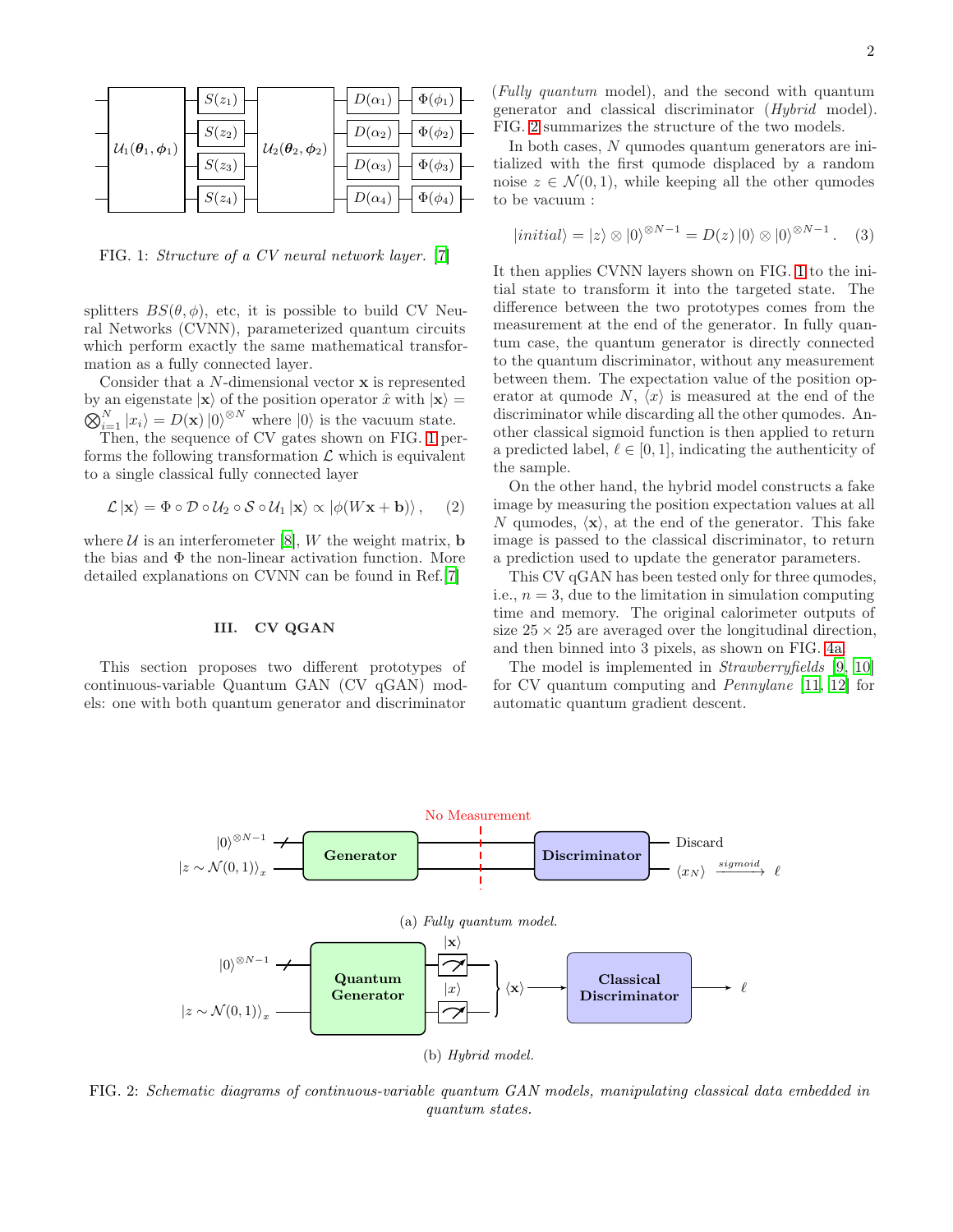As shown on FIG. [3,](#page-2-1) the generator and the discriminator loss functions converge towards the expected value in all three cases. However, the mean images produced by the fully quantum and hybrid models with  $d<sub>q</sub> = 5$  differ from the targeted values, showing a limitation in the simulations. Unlike the previous two cases, the result for the hybrid model with  $d_g = 3$  manifests a convergence of the mean image towards the targeted output.

<span id="page-2-1"></span>

FIG. 3: Mean images  $(a, c, e)$  and losses  $(b, d, f)$  obtained from the CV  $qGAN$  model simulations. Figures  $(a,b)$ display the result using the fully quantum model with  $d_q = 5$ , figures (c,d) the result using the hybrid model, with  $d_q = 5$  and figures  $(e, f)$  with  $d_q = 3$ .

The limitation is also revealed throughout the whole set of produced images, shown on FIG. [4.](#page-2-0) Notably, the images generated by the fully quantum model on FIG. [4b](#page-2-0) have significantly different shapes from the real images shown on FIG. [4a.](#page-2-0) The most critical problem is that at least half of the images contain negative energy values, which are certainly unphysical. The situation is slightly better in the hybrid model with  $d_q = 5$  displayed on FIG. [4c.](#page-2-0) In spite of the difference in energy levels, the shape of images is similar to the real one, with a peak at  $x = 1$ . Furthermore, most of the images are above zero except three or four samples. It is also notable that the CV qGAN model can fall into a common GAN failure observed in classical cases. Despite the convergence

in mean images for the hybrid model with  $d_g = 3$ , the individual images shown on FIG. [4d](#page-2-0) exhibit an obvious mode collapse failure [\[13\]](#page-3-12) where the generator produces only a small variety of samples.

<span id="page-2-0"></span>

FIG. 4: Comparison of the real training samples (a) with the images generated by the fully quantum CV  $qGAN$  with  $d_q = 5$  (b) and the hybrid CV  $qGAN$ , with  $d_g = 5 \,\,(c) \,\,and \,\, d_g = 3 \,\,(d).$ 

Increasing latent space dimension To complete this work, hybrid CV qGAN model is tested with latent space dimension 3, i.e., by initializing all three qumodes in the generator with random noises and compared with a classical case as shown on FIG. [5.](#page-3-13) Both models use a classical discriminator with the same structure. But CV qGAN consists of the quantum generator with  $d_g = 8$ , while the classical one employs a classical generator having a similar size as the discriminator.

FIG. [5d](#page-3-13) and FIG. [5f](#page-3-13) reveal convergence in mean image as well as individual images reproduced by CV qGAN. In addition, unphysical behavior exhibited in the previous simulations is no more observed, as all the samples have positive energy. It is possible to find few samples with a peak at  $x = 2$  on FIG. [5f,](#page-3-13) which exist in the real samples on FIG. [4a](#page-2-0) Remarkably, CV qGAN can imitate the performance of classical GAN with 264 parameters for the generator, which are 170 times less compared to 44947 parameters used in the classical case. Although it is impossible to make a direct comparison between the models due to large oscillations in loss functions shown on FIG. [5b,](#page-3-13) the study still gives an insight into the size of CV generator recommended for successful training.

Furthermore, the simulations have demonstrated that CV qGAN reveals convergence before 100 epochs while classical GAN started converging after 1000 epochs, exhibiting an advantage in terms of computational com-